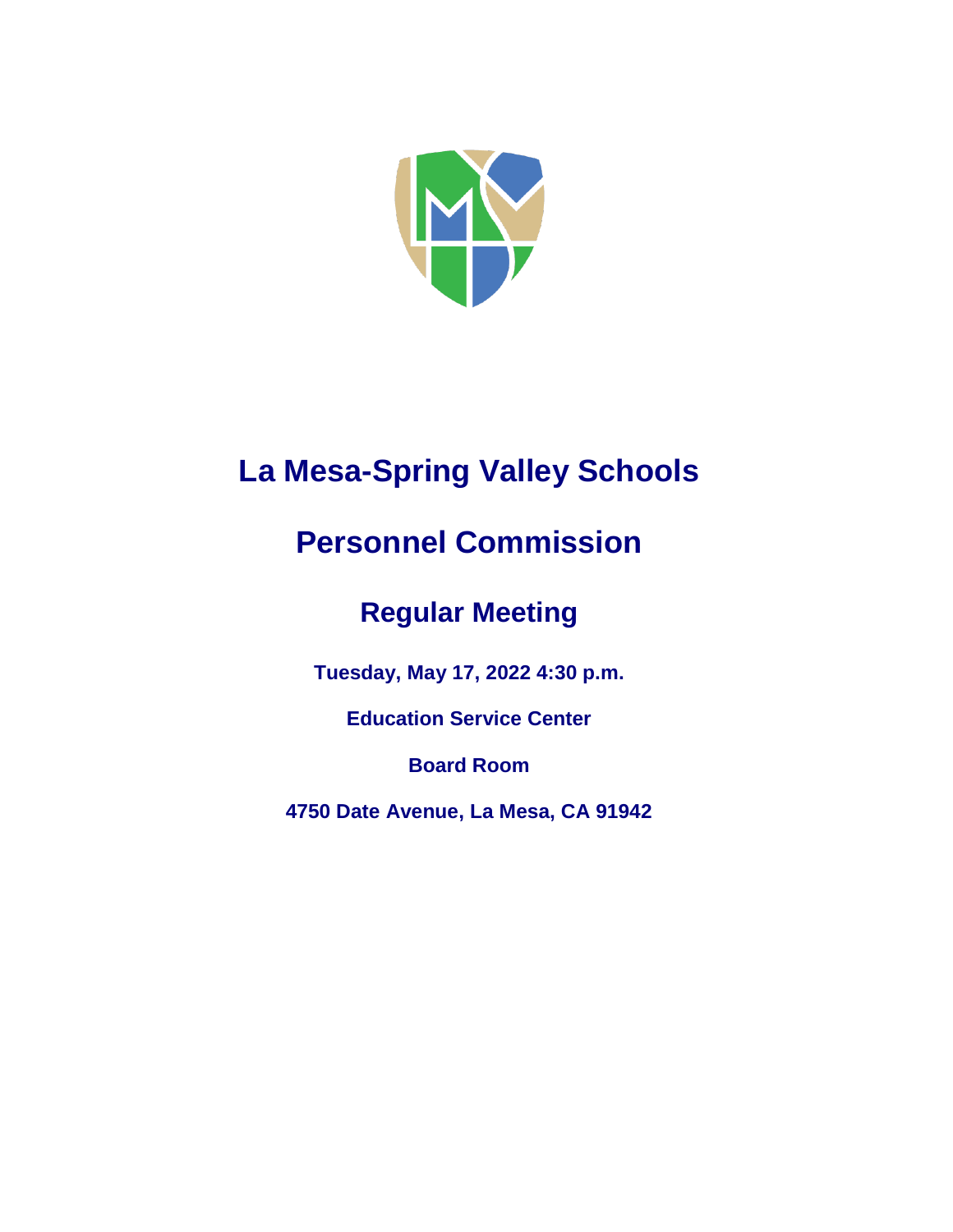### **La Mesa-Spring Valley Schools, Personnel Commission Regular Meeting Tuesday, May 17, 2022 4:30 p.m.**

#### *OPENING PROCEDURE*

- **1. Call to Order**
- **2. Pledge of Allegiance**
- **3. Roll Call/Establishment of a Quorum**

| Jeremy Martinson, Chair   | present | absent |
|---------------------------|---------|--------|
| Steve Babbitt, Vice Chair | present | absent |
| Patricia Ridenour, Member | present | absent |

#### *ACTION SESSION*

- **4. Approve the Agenda of the May 17, 2022 Regular Meeting**
- **5. Approve the Minutes of the April 19, 2022 Regular Meeting**

#### *HEARING SESSION*

- **6. Public Hearing – 2022 – 2023 Personnel Commission Budget**
- **7. Public Comment**

#### *INFORMATION SESSION*

#### **8. Items from the Floor**

*Persons may comment at this time on items not listed on the agenda. The Commissioners will hear such comments but may not discuss nor act upon them until they appear on the posted agenda. Comments will be limited to five [5] minutes per person, not to exceed a total of fifteen [15] minutes for this agenda item.* 

#### **9. Information Items**

- District Update
	- Assistant Superintendent, Human Resources, Dr. Meg Jacobsen
	- Assistant Superintendent, Business Services, Jennifer Nerat
- CSEA Update Chapter 419 President, Ahmad Swinton
- Personnel Update Director, Classified Personnel, Andrea Rivera
- Personnel Commissioner Update Personnel Commissioners

#### **10. Next Meeting Date: Tuesday June 14, 2022 – 3:30 p.m.**

#### *REPORTS OF STAFF*

#### **11. Proposed 2021 – 2022 Personnel Commission Budget**